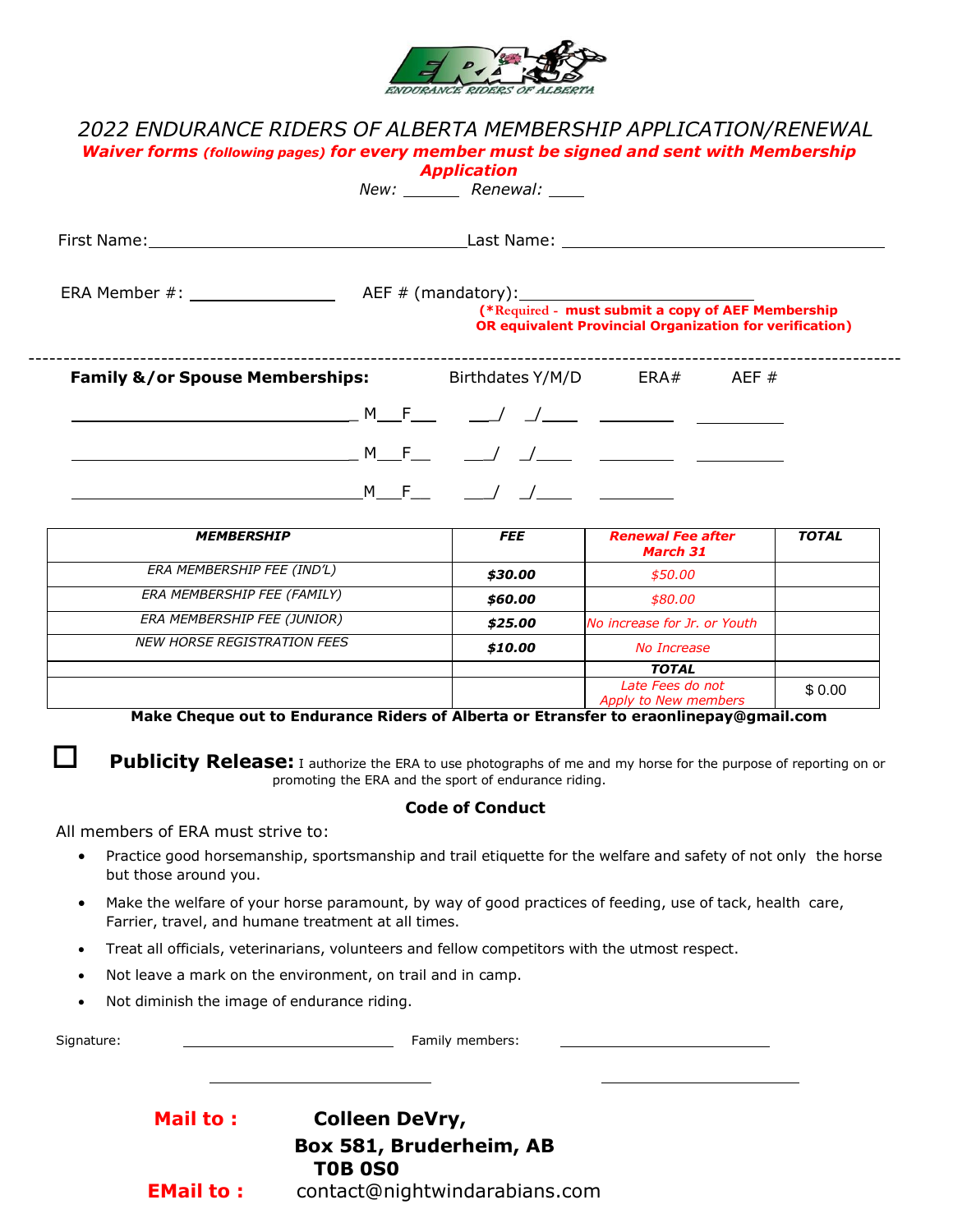# **ACKNOWLEDGMENT OF RISK AND RELEASE OF LIABILITY** (AR-0103)

#### **For Participants Over the Age of Majority in the Province or Territory in which the Equine Activities are Provided by the Host**

## **WARNING: THIS AGREEMENT WILL AFFECT YOUR LEGAL RIGHTS. READ IT CAREFULLY!**

### **Every Person Must Read and Understand this Waiver Before Participating in Equine Activities**

The following waiver of all claims, release from all liability, assumption of all risks, agreement not to sue and other terms of this agreement are entered into by me (the Participant) with and for the benefit of: **Endurance Riders of Alberta**, its directors, officers, employees, volunteers, business operators, agents and site property owners or lessees (collectively the "Host"). Without limiting the generality of the foregoing, "Equine Activities" includes but is not limited to, competitions, tournaments organized and /or operated by the "Host", riding instruction, coaching and training provided by the "Host" to the Participant.

#### **Initial Each Item below after Reading and Understanding each item:**

- 1. I am aware that there are inherent dangers, hazards and risks (collectively "Risks") associated with "Equine Activities" and injuries resulting from these "Risks" are a common occurrence. I am aware that the "Risks" of "Equine Activities" mean those dangerous conditions which are an integral part of "Equine Activities", including but not limited to:
	- (a) the propensity of any equine to behave in ways that may result in injury, harm or death to persons on or around them and to potentially collide with, bite or kick other animals, people or objects;
	- (b) the unpredictability of an equine's reaction to such things as sounds, sudden movement, tremors, vibrations, unfamiliar objects, persons or other animals and hazards such as subsurface objects;
	- (c) the potential for other participants to behave in a negligent manner that may contribute to injury to themselves or others, including failing to act within their abilities to maintain control over an equine.
	- (d) the potential of natural or man-made hazards being present that can cause me harm, including communicable disease.
- 2. I freely accept and fully assume all responsibility for all "Risks" and possibilities of any and all personal injury, sickness, disease, medical payments, death, property damage or loss resulting from my participation in "Equine Activities".
- 3. I agree that although the "Host" has taken steps to reduce the "Risks" and increase the safety of the "Equine Activities", it is not possible for the "Host" to make the "Equine Activities" completely safe. I accept these "Risks" and agree to the terms of this waiver even if the "Host" is found to be negligent or in breach of any duty of care or any obligation to me in my participation in "Equine Activities".
- 4. In addition to consideration given to the "Host" for my participation in "Equine Activities", I and my heirs, next of kin, executors, administrators and assigns (collectively my "Legal Representatives") agree:
	- (a) to waive all claims that I have or may have in the future against the "Host";
	- (b) to release and forever discharge the "Host" from all liability for any personal injury, death, property damage, or loss resulting from my participation in the equine activity due to any cause, including but not limited to negligence (failure to use such care as a reasonably prudent and careful person would use under similar circumstances), breach of any duty imposed by law, breach of contract or mistake or error in judgment of the "Host"; and
	- (c) to be liable for and to hold harmless and indemnify the "Host" from all actions, proceedings, claims, damages, costs demands, including court costs and costs on a solicitor and own client basis, and liabilities of whatsoever nature or kind arising out of or in any way connected with my participation in "Equine Activities".
- 5. I agree that this waiver and all terms contained herein are governed exclusively and in all respects by the laws of the Province or Territory of Canada in which the "Equine Activities" are provided by the "Host". I hereby irrevocably submit to the exclusive jurisdiction of the courts of that Province or Territory of Canada and I agree that no other court can exercise jurisdiction over the terms and claims referred to herein. Any litigation to enforce this waiver will be instituted in the Province or Territory of Canada in which the "Equine Activities" are provided by the "Host".
- 6. I confirm that I have had sufficient time to read and understand this waiver in its entirety. I understand that this agreement represents the entire agreement between myself and the "Host", and it is binding on myself and my "Legal Representatives".
- 7. I confirm that I have reached the age of majority in the province in which I am participating in "Equine Activities".

| Participant Name<br><u> 1980 - Jan Stein Harry Stein Harry Stein Harry Stein Harry Stein Harry Stein Harry Stein Harry Stein Harry St</u> |                               | Date of Birth <b>Example</b> 2014    | Tel $#$ |
|-------------------------------------------------------------------------------------------------------------------------------------------|-------------------------------|--------------------------------------|---------|
| Address                                                                                                                                   | $\overline{\phantom{a}}$ City | Province                             | Postal  |
| (Signature of Participant)                                                                                                                |                               |                                      | 20      |
| (Print Name of "Host" Witness to Signing and Initialing)                                                                                  | Email:                        |                                      |         |
| (Signature of "Host" Witness)                                                                                                             |                               | Signed this ______ day of __________ | 20      |